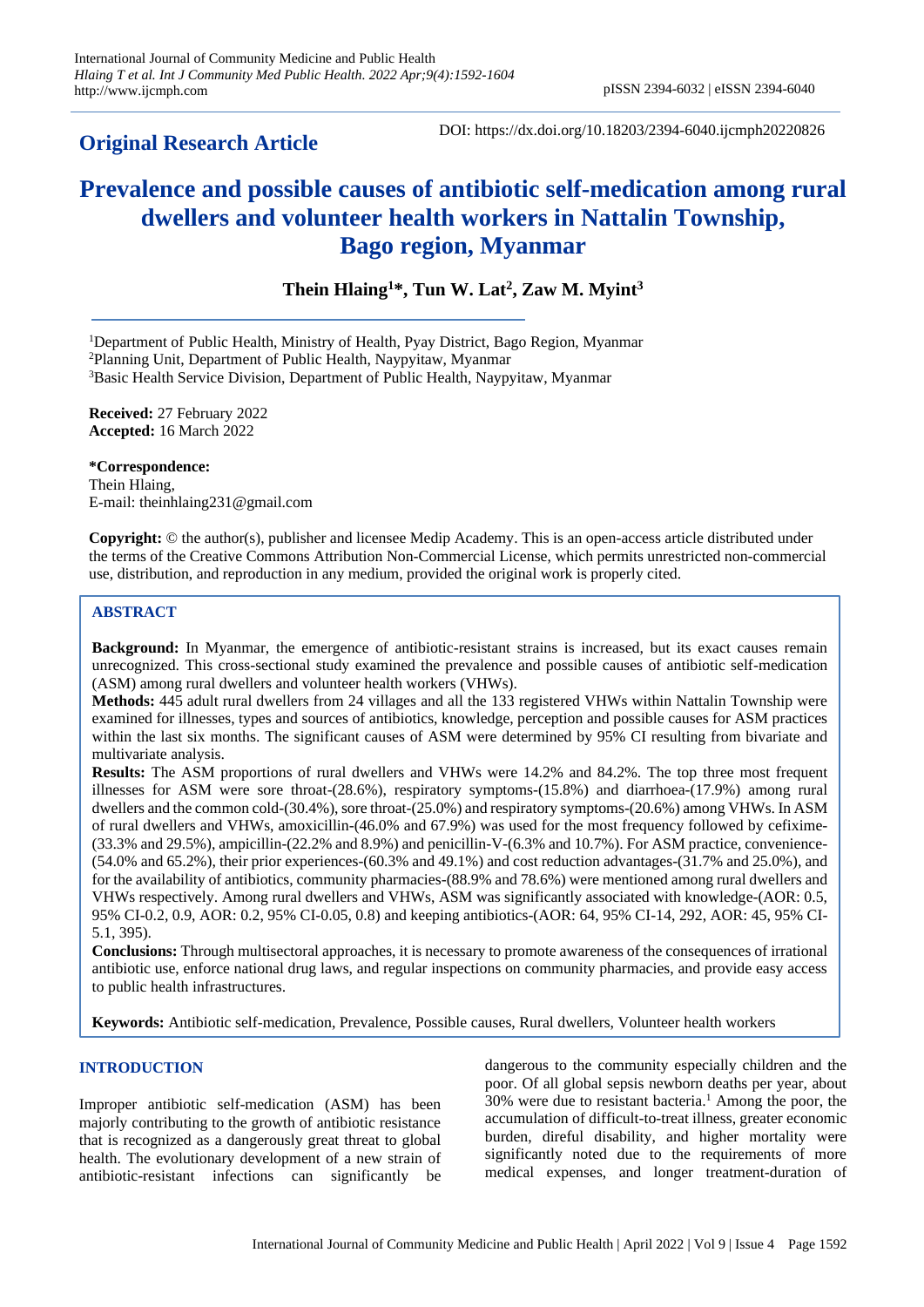antibiotics resistance.<sup>1,2</sup> In some regions of the world, there are 60% and above of the population with the asymptomatic condition are capable of transmitting the multidrug-resistant infection to others. <sup>1</sup> ASM for prophylaxis is common to occur among communities in many developing countries.<sup>3,4</sup> Most of the people from low- and middle-income countries have been keeping antibiotics at their homes and these practices potentiate to self-medicate. <sup>5</sup> Many studies revealed when antibiotics were kept at home and intentions to take self-medication were coexistent, ASM was more likely to occur.<sup>6-8</sup> Due to antibiotic resistance, the common air-borne diseases such as pneumonia, tuberculosis, vector-borne diseases such as malaria, sexually transmitted diseases such as gonorrhoea, and food-borne diseases such as gastroenteritis and cholera, etc. are becoming more difficult to cure. 1

South-East Asia region (SEAR) is mentioned for the highest number of deaths from antimicrobial resistance.<sup>1</sup> Many rural or hard-to-reach communities have low access to standardized healthcare infrastructures and qualified medical practitioners in this region. This is the major contribution to ASM. 9 In the general public of SEAR, 86% have self-medicated by the use of one or more antibiotics.<sup>10</sup> At community levels of some Asian countries, the prevalence of ASM was reported by 23.6% in Bhutan, 26.69% in Bangladesh, 39.4% in India, 45% in Indonesia, 46.9% in Korea, and 37.7% in Thailand respectively.<sup>11-16</sup> In SEAR, regarding antibiotics resistance, there is no systematic surveillance system and strong government intervention. Consequently, it is very difficult to quantify the magnitude of the diseases, deaths, and costs relating to antibiotic resistance. 17,18

In Myanmar, the emergence of antibiotic-resistant strains is increased, but its exact causes remain unrecognized. As resulted from National Health Laboratory in 2016, *Escherichia coli* had low susceptibility to cotrimoxazole (34%), ceftriaxone (32%), ciprofloxacin (32%), ceftazidime (31%), amoxicillin (29%), norfloxacin (29%), cefotaxime (27%), tetracycline (17%) and ampicillin (8%).<sup>19</sup> The susceptibility of *Klebsiella* species to antibiotics ranged from 40% (cotrimoxazole (40%), tetracycline (39%), ceftazidime (38%), cefotaxime (36%) and amoxicillin (34%)) to 28% (cefuroxime). Ciprofloxacin was not suitable for *Pseudomonas aeruginosa.* Penicillin G could not be used for the treatment of *Staphylococcus* species. Ciprofloxacin, cotrimoxazole, ceftazidime, ceftriaxone and cefotaxime were less effective for treating *Acinetobacter* species. For the species of *Pseudomonas, Acinetobacter,* and *Enterobacteriaceae,* the proportions of resistance to carbapenem were 27%, 21%, and 14% respectively. The efficacy of methicillin was 40% for treating *Staphylococcus aureus* and the efficacy of vancomycin for *Enterococcus* species was 30%. With 4.2%, Myanmar bagged the second spot among countries of World Health Organization (WHO) South-East Asia region in MDR-TB prevalence. Although these conditions may be due to multifactorial causations, two considerable reasons are the

unawareness of the professionals themselves and the community about antibiotics resistance and its consequences, and weak enforcement of drug laws and regulations.

Currently, Myanmar has been supported by WHO for combatting antibiotic resistance problems and has developed national sustainable development plan (2018- 2030). Additionally, national action plan for antibiotics resistance has been implemented under the WHO technical supports across the MoHS-WHO collaborative work-plan. In this plan, strengthening the evidence base through research is an essential strategy.<sup>20</sup> However, there was no previous research regarding ASM among the rural public and VHWs while many countries have conducted various studies regarding ASM among the general public, village health workers, healthcare workers, and special settings. Myanmar still needs evidence from worthwhile attempts studying ASM and related characteristics to set reliable strategies capable of preventing unreasonable use of antibiotics among the general public. The main aim of this study was to determine ASM prevalence and to find out the possible factors contributing to ASM among rural communities and VHWs. Besides, this quantitative approach identified the names of antibiotics they kept at their home, locations of non-prescribed antibiotics they bought, and their knowledge and attitude towards the usage of non-prescribed antibiotics. Additionally, this study intended to provide a robust reference for the communityfocused educational interventions for preventing irrational antibiotic use and antibiotics-related health risks.

## **METHODS**

This cross-sectional study was conducted in Nattalin Township, Bago region, and began with the date on 10 February 2020 and ended with the date on 10 December 2021. This quantitative study intended to reveal the proportions and characteristics of ASM in two settings: rural dwellers and VHWs. To justify the required sample size, the sampling frame and reference prevalence of ASM were separately executed for each setting.

Calculating the required sample size of rural dwellers based on the ASM prevalence (37.7%) resulted from a study by Sirijoti et al in the general public of Thailand.<sup>16</sup> Further, the ASM prevalence (86%) in the WHO South-East Asia region was used as reference prevalence for manipulating a required sample of registered VHWs.<sup>10</sup> In determining the appropriate sample size for both settings at a 95% confidence interval, the formula (given below) developed by Daniel was used and the non-response rate (10%) was considered to prevent unacceptable response rate.<sup>21</sup>

$$
n = z^2 pq/d^2
$$

As study participants, the rural dwellers were to live in rural areas, be 18-years-old and above, and have normal personalities. Besides, they were not to be profession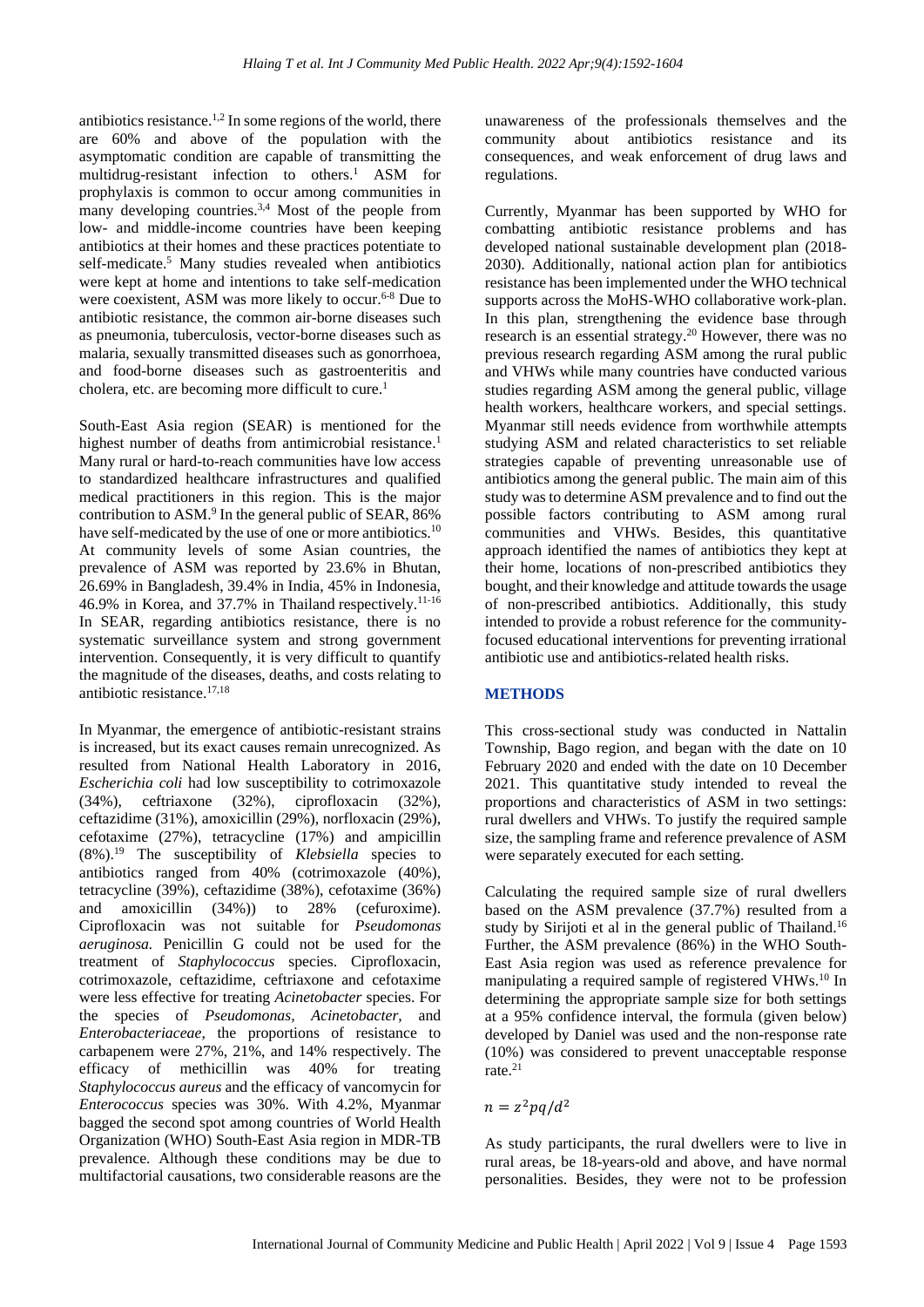relating to medicine for preventing excessive professionals differences. The VHWs were to be registered and functioning volunteers and not to be outside the study area or during the study period. In defining ASM, the study participants had to self-treat themselves on their selfdiagnosed illnesses with the use of any antibiotics. This study collected ASM information within six months before the study to mitigate the possible recall bias.

For the sample selection of the rural dwellers, the researchers firstly executed to list villages in the closest proximity to the rural health center (RHC) or the longest distance from an RHC in the study township. After proofing these two lists of villages, each list included 43 villages. Of these 86 villages, a total of 24 villages (twelve villages from each list) were culled by administering a simple random sampling procedure. After that, a systematic simple random sampling procedure was applied to select 18-19 households from each village selected. Additionally, to be questioned through face-to-face interviews with semi-structured questionnaires, an adult resident in each household selected was chosen by lottery method for covering a quality assessment sample when a selected household had more than one eligible dweller during the study period. Accordingly, 445 adult rural dwellers could be assigned. For a sample of VHWs, the township register of VHWs was based and 135 out of all registered VHWs were recruited accordingly. In the sample population of both settings for statistical analysis, more rural dwellers and fewer VHWs could be recruited if compared with the predetermined samples of 402 rural dwellers and 201 VHWs.

The researchers applied Epi-data version-4.6.0.6 to make a computerized data entry. The statistical package for the social sciences (SPSS) version-25 was applied to report the background characteristics of the participants, their ASM practices, common illnesses, antibiotics, and reasons for ASM according to the frequencies, percentages, 95% CI and standard deviations (SD) and to calculate the proportions of particular knowledge and perception towards ASM according to the frequencies and percentages. The significant associations between ASM and background characteristics and overall knowledge and perception scores were determined by crude and adjusted odd ratios with 95% CI resulting from bivariate and multivariate analysis.

#### **RESULTS**

### *Sociodemographic characteristics and prevalence of antibiotic self-medication*

The self-medication related findings among rural dwellers and VHWs were independently analyzed and presented (Table 1). Among 445 rural dwellers, (60.4%) were (13- 17) age-ranged, (53.5%) were male, (58.9%) were married, (61.6%) were middle passed education, (51.9%) had more than 210,000 MMK per month and (40.8%) kept antibiotics at home. The mean age (SD) of rural dwellers

was  $(35.1\pm13.3)$  years with a minimum age of  $(18)$  years and a maximum of (70) years. The mean distance from the nearest health facility (SD) for rural dwellers was (4.8±5.0) miles with a minimum distance of (0) mile and a maximum of (35) miles. Among 133 volunteers, (81.2%) were (18- 24) age-ranged, (78.2%) were females, (76.7%) were married, (56.4%) were middle passed education, (85.0%) had more than 210,000 MMK per month and (54.9%) kept antibiotics at home. The mean age (SD) of volunteers was  $(45.9\pm10.3)$  years with a minimum age of (19) years and maximum age of (65) years. The mean service years (SD) of volunteers was  $(11.6\pm6.2)$  years with a minimum service of (3) years and maximum of (36) years. The mean distance from the nearest health facility (SD) for volunteers was  $(6.1 \pm 5.5)$  miles with a minimum distance of (1) mile and a maximum of (30) miles.

The prevalence of reported ASM within the last six months was determined in this study. Out of 133 VHWs recruited in the study, 112 (84.2%; 95% CI: 78.0%, 90.4%) practiced ASM. In addition, ASM practice was also reported by 63 (14.2%, 95% CI: 11.0%, 17.4%) out of 445 participated rural dwellers.

### *Most frequent illnesses and frequently used antibiotics for self-medication*

The top three most frequent illnesses for ASM were sore throat-(28.6%), respiratory symptoms-(15.8%) and diarrhoea-(17.9%) among rural dwellers and the common cold-(30.4%), sore throat-(25.0%) and respiratory symptoms-(20.6%) among VHWs. In ASM of rural dwellers and VHWs, amoxicillin-(46.0% and 67.9%) was used for the most frequency followed by cefixime-(33.3% and 29.5%), ampicillin-(22.2% and 8.9%) and penicillin-V-(6.3% and 10.7%) correspondingly (Table 4).

### *Reasons and antibiotics kept at home for antibiotic selfmedication*

This study discovered a variety of reasons for ASM and types of antibiotics kept at home (Table 5). The rural dwellers and VHWs frequently cited their convenience to practice (54.0% and 65.2%), their prior experience with ASM (60.3% and 49.1%) and cost reduction advantage (31.7% and 25.0%) as individual reasons for their ASM practice. Amoxicillin (91.7% and 100%), cefixime (45.8% and 75.0%) ampicillin (5.6% and 4.2%) and penicillin-V (9.7% and 4.2%) were the antibiotics kept at home by VHWs and rural dwellers that were found to be similar to the antibiotics they had used for self-medications.

#### *Characteristics of antibiotic self-medication*

The most common characters of ASM among rural dwellers and VHWs were that antibiotics selection criteria were based on types of medicines (68.3% and 49.1%), community pharmacies were their main source of antibiotics (88.9% and 78.6%), the dosage of antibiotics was exercised by previous knowledge (30.2% and 63.4%),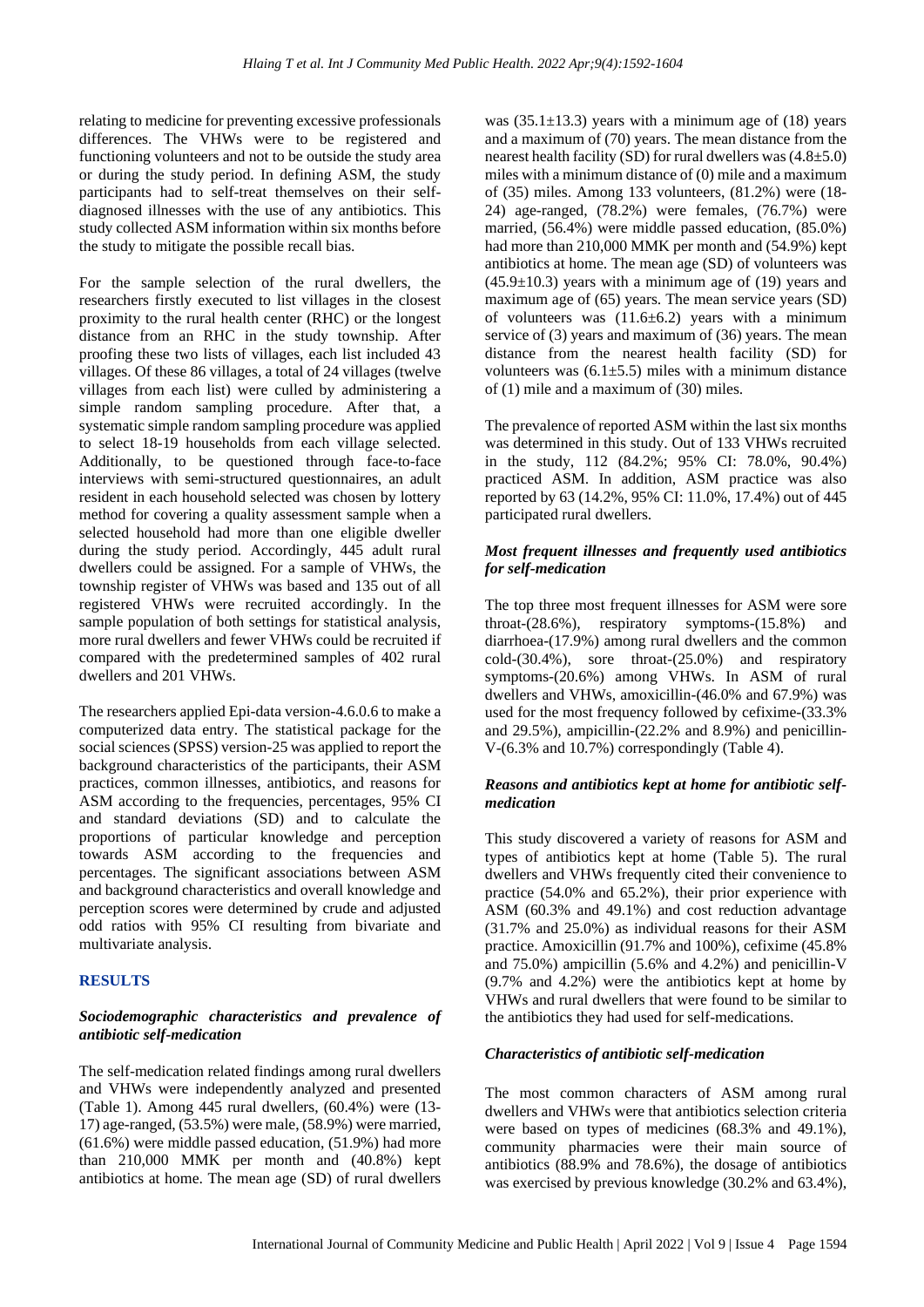the dosage of the antibiotic was frequently changed when the conditions were improved (70.2% and 68.3%), the type of antibiotic was often changed when the former medicines did not work (51.4% and 56.6%) and ASM practice was oral only (96.8% and 83.3%) separately (Table 3).

## *Knowledge and perception relating to antibiotic selfmedication*

The denotation and impacts of ASM, antibiotics resistance and the rational use of antibiotics were investigated to determine knowledge and perception about ASM among study populations. Among rural dwellers and VHWs, the statistical analysis demonstrated the positive response proportions for highlighted knowledge questions like "ASM needs prescription" (50.4% and 40.4%), "drug resistance is a disadvantage" (16.9% and 33.8%), "antibiotics are needed for bacterial infections" (67.4% and 78.4%), and "antibiotics are needed for viral infections" (87.4% and 78.4%). Yet, 55.5% of rural dwellers were rated as having good knowledge of ASM whereas the rest (45.5%) was categorized as having poor knowledge. Not much differently, 57.1% of VHWs were categorized that their knowledge of ASM was good, while the remaining 42.9% was rated as having poor knowledge.

Furthermore, the rural dwellers and VHWs positively responded to highlighted perception questions such as "ASM should be practiced for minor ailments" (33.2% and 14.3%), "ASM can lead to drug resistance" (73.0% and 66.1%), "antibiotics are needed for bacterial infections" (87.4% and 88.4%), and "antibiotics are needed for viral infections" (17.4% and 28.4%). On that account, the analytic result indicated that (34.4%) and (65.6%) of rural dwellers had good and poor perceptions towards ASM and only (17.3%) of VHWs were rated as having good perception related to ASM while the remaining (82.7%) was graded as having poor perception respectively (Table 2).

## *Significant factors of antibiotic self-medication*

A logistic regression analysis was used to identify the determinants of ASM practice among study populations (Table 6). Neither of age, gender, marital status, education, family members and family income had any real association with ASM not only among rural dwellers but also among VHWs. Though the distance between the nearest health facility and their residences had no effect on ASM practice among rural dwellers, there was a 4 times greater likelihood of practicing ASM among VHWs whose residence was within 5 miles of the nearest health facility when compared to the comparison group. The rural dwellers who kept antibiotics at home were approximately 64 times more likely than their counterparts to practice ASM. Similarly, the VHWs who kept antibiotics at home were approximately 45 times more likely to self-medicate with antibiotics than those who did not. The rural dwellers who were rated as having good knowledge of ASM had a 50% lower likelihood of ASM than their counterparts. Correspondingly, the VHWs with good knowledge had an 80% lower chance of ASM than those with poor knowledge. Obviously, for every ASM practice among rural dwellers who had a positive perception of that practice, there were five ASM practices among those who had a negative perception. Nonetheless, there was no significant difference in ASM practice between VHWs rated as having good and poor perceptions.

## **Table 1: Background characteristics of rural dwellers and voluntary health workers and prevalence of antibiotic self-medication.**

|                                   | Respondents, $n$ (%)               |                          | <b>ASM</b> prevalence              |                          |
|-----------------------------------|------------------------------------|--------------------------|------------------------------------|--------------------------|
| <b>Background characteristics</b> | <b>Rural dwellers</b><br>$(n=445)$ | <b>VHWs</b><br>$(n=133)$ | <b>Rural dwellers</b><br>$(n=445)$ | <b>VHWs</b><br>$(n=133)$ |
| Age group (in years)              |                                    |                          |                                    |                          |
| 37 and younger                    | 269(60.4)                          | 25(18.8)                 | 35(13.0)                           | 25(100.0)                |
| 38 and above                      | 176 (39.6)                         | 108(81.2)                | 28(15.9)                           | 87 (80.6)                |
| Gender                            |                                    |                          |                                    |                          |
| Male                              | 238(53.5)                          | 29(21.8)                 | 26(10.9)                           | 26(89.7)                 |
| Female                            | 207(46.5)                          | 104 (78.2)               | 37(17.9)                           | 86 (82.7)                |
| <b>Marital status</b>             |                                    |                          |                                    |                          |
| Single                            | 165(37.1)                          | 31(23.3)                 | 20(12.1)                           | 27(87.1)                 |
| Married                           | 262 (58.9)                         | 102(76.7)                | 41 (15.6)                          | 85 (83.3)                |
| Widow/widower                     | 16(3.6)                            |                          | 2(12.5)                            |                          |
| Separate/divorce                  | 2(0.4)                             |                          |                                    |                          |
| <b>Education</b>                  |                                    |                          |                                    |                          |
| <b>Illiterates</b>                | 5(1.1)                             |                          |                                    |                          |
| Can read and write                | 18(4.0)                            | 3(2.3)                   | 3(16.7)                            | 3(100)                   |
| Primary passed                    | 70(15.7)                           | 39(29.3)                 | 10(14.3)                           | 29(74.4)                 |
| Middle passed                     | 274(61.6)                          | 75 (56.4)                | 42(15.3)                           | 65 (86.7)                |
| High passed                       | 60(13.5)                           | 13(9.8)                  | 5(8.3)                             | 12(92.3)                 |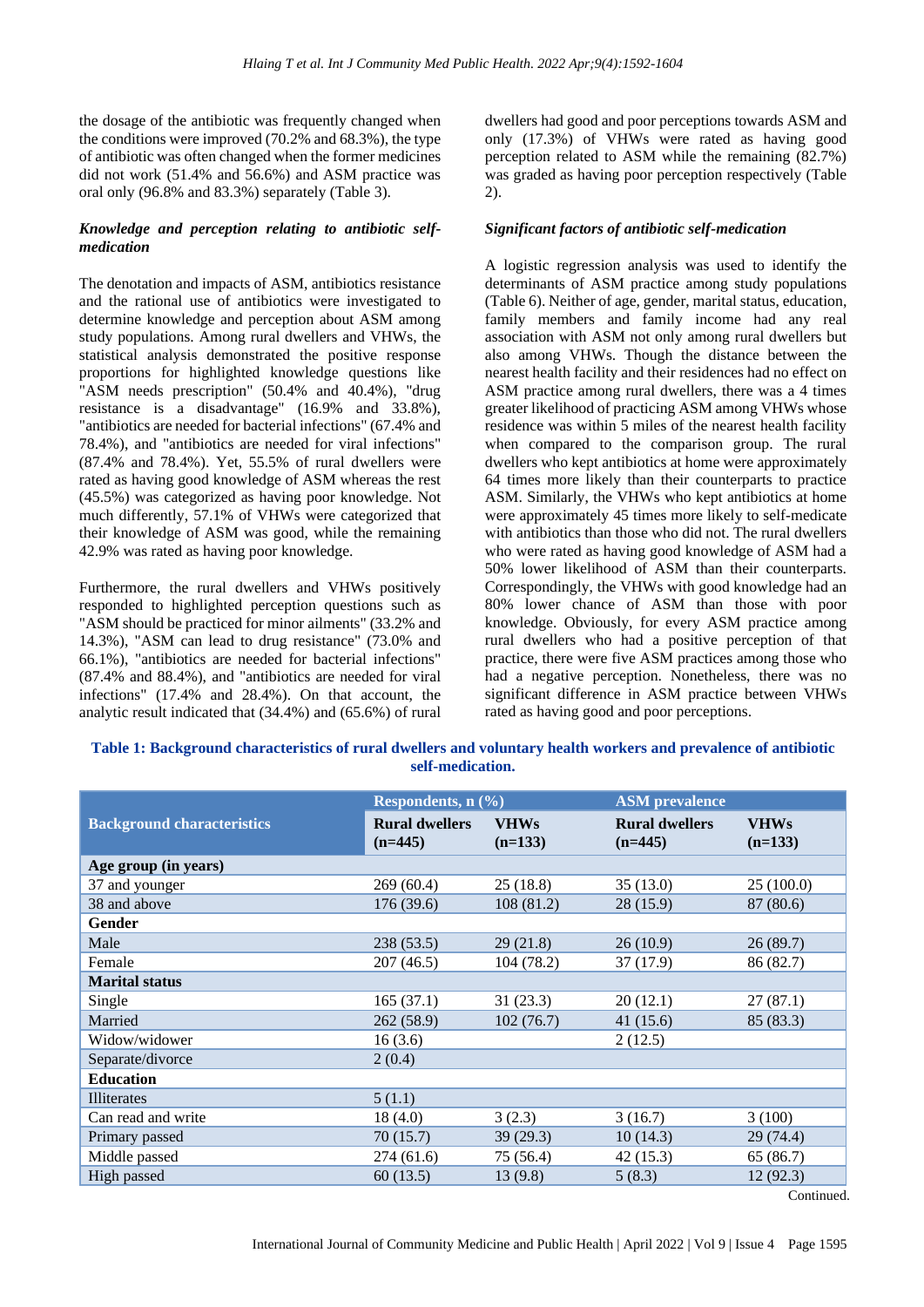|                                                 | Respondents, $n$ (%)               |                          | <b>ASM</b> prevalence              |                          |
|-------------------------------------------------|------------------------------------|--------------------------|------------------------------------|--------------------------|
| <b>Background characteristics</b>               | <b>Rural dwellers</b><br>$(n=445)$ | <b>VHWs</b><br>$(n=133)$ | <b>Rural dwellers</b><br>$(n=445)$ | <b>VHWs</b><br>$(n=133)$ |
| Graduates                                       | 18(4.0)                            | 3(2.3)                   | 3(16.7)                            | 3(100)                   |
| Occupation                                      |                                    |                          |                                    |                          |
| Dependent                                       | 46(10.3)                           |                          | 6(13.0)                            |                          |
| No current job                                  | 39(8.8)                            |                          | 5(12.8)                            |                          |
| Trader                                          | 45(10.1)                           |                          | 8(17.8)                            |                          |
| Hard workers                                    | 34(7.6)                            |                          | 6(17.6)                            |                          |
| Shopkeepers                                     | 80 (18.0)                          |                          | 10(12.5)                           |                          |
| Farmers                                         | 133 (29.9)                         |                          | 23(17.3)                           |                          |
| Government staff                                | 13(2.9)                            |                          |                                    |                          |
| Private staff                                   | 18(4.0)                            |                          | 1(5.6)                             |                          |
| Students                                        | 23(5.2)                            |                          | 1(4.3)                             |                          |
| Others                                          | 14(3.1)                            |                          | 3(21.4)                            |                          |
| <b>Family members</b>                           |                                    |                          |                                    |                          |
| < 5                                             | 315 (70.8)                         | 99 (79.4)                | 49 (15.6)                          | 84 (84.8)                |
| $\overline{\geq}$                               | 130 (29.2)                         | 34(25.6)                 | 14(10.8)                           | 28 (82.4)                |
| <b>Family income (MMK)</b>                      |                                    |                          |                                    |                          |
| $<$ 210,000                                     | 231 (51.9)                         | 113 (85.0)               | 34 (14.7)                          | 97 (85.8)                |
| $\geq$ 210,000                                  | 214(48.1)                          | 20(15.0)                 | 29(13.6)                           | 15(75.0)                 |
| Distance from the nearest health center (miles) |                                    |                          |                                    |                          |
| $\leq 5$                                        | 376 (84.5)                         | 80(60.2)                 | 62(16.5)                           | 71 (88.8)                |
| >5                                              | 69(15.5)                           | 53 (39.8)                | 1(1.4)                             | 41 (77.4)                |
| Regular alcohol drinking within last 6 months   |                                    |                          |                                    |                          |
| Yes                                             | 67(15.1)                           | 16(12.0)                 | 9(13.4)                            | 14(87.5)                 |
| No                                              | 378 (84.9)                         | 117 (88.0)               | 54 (14.3)                          | 98 (83.3)                |
| Keeping antibiotics at home                     |                                    |                          |                                    |                          |
| Yes                                             | 26(5.8)                            | 73 (54.9)                | 24(92.3)                           | 72 (98.6)                |
| No                                              | 419 (94.2)                         | 60(45.1)                 | 39(9.3)                            | 40(66.7)                 |
| Knowledge                                       |                                    |                          |                                    |                          |
| Good                                            | 247 (55.5)                         | 76(57.1)                 | 16(6.5)                            | 61(80.3)                 |
| Poor                                            | 198 (44.5)                         | 57(42.9)                 | 47(23.7)                           | 51 (89.5)                |
| Perception                                      |                                    |                          |                                    |                          |
| Good                                            | 153 (34.4)                         | 23(17.3)                 | 3(2.0)                             | 22(95.7)                 |
| Poor                                            | 292 (65.6)                         | 110(82.7)                | 60(20.5)                           | 80(81.8)                 |

## **Table 2: Knowledge and perception related to antibiotic self-medication among respondents.**

|                                                                       | Respondents, $(\%$                   |                           |
|-----------------------------------------------------------------------|--------------------------------------|---------------------------|
| <b>Knowledge and perception questions</b>                             | <b>Rural dwellers</b><br>$(n=445)$ * | <b>VHWs</b><br>$(n=133)*$ |
| <b>Knowledge</b>                                                      |                                      |                           |
| ASM is taking antibiotics without any medical supervision             | 89.9                                 | 73.7                      |
| In ASM, diagnosis is done by the individual himself                   | 55.7                                 | 40.6                      |
| For ASM, the prescription is necessary                                | 50.4                                 | 40.4                      |
| ASM has disadvantages                                                 | 88.8                                 | 62.4                      |
| A disadvantage of ASM is "incorrect self-diagnosis".                  | 32.8                                 | 36.1                      |
| A disadvantage of ASM is "the risk of side effects/interactions".     | 18.4                                 | 9                         |
| A disadvantage of ASM is "improper/insufficient dosage and frequency" | 26.5                                 | 20.3                      |
| A disadvantage of ASM is "incorrect choice of therapy"                | 29.4                                 | 20.3                      |
| A disadvantage of ASM is "the risk of dependence and addiction"       | 88.1                                 | 91.7                      |
| A disadvantage of ASM is "drug resistance"                            | 16.9                                 | 33.8                      |
| A disadvantage of ASM is "can lead to toxicity and death"             | 18.2                                 | 13.5                      |
| Do you know over the counter (OTC) drugs?                             | 38.4                                 | 53.4                      |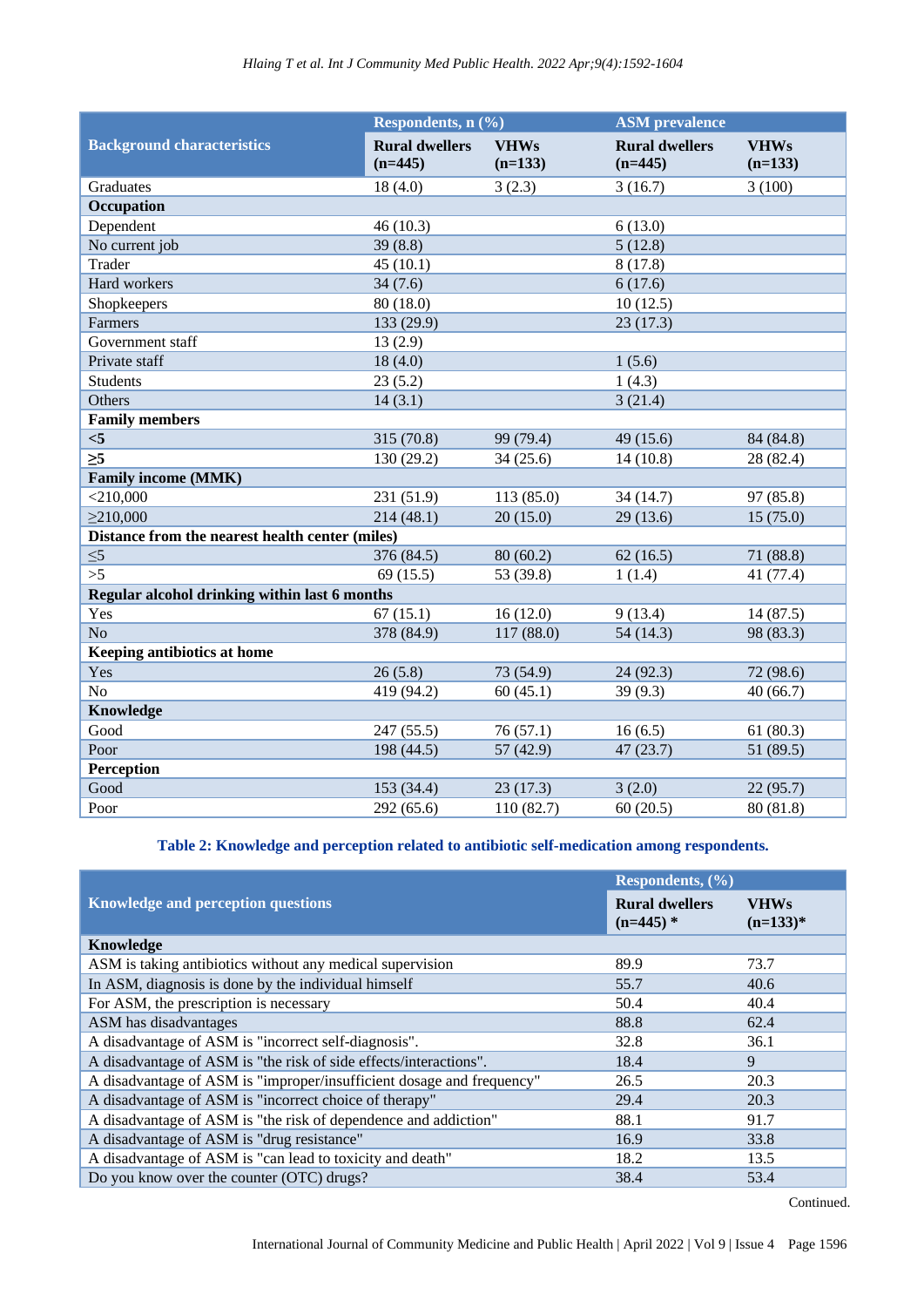|                                                                                                                                | Respondents, (%)                     |                           |  |
|--------------------------------------------------------------------------------------------------------------------------------|--------------------------------------|---------------------------|--|
| <b>Knowledge and perception questions</b>                                                                                      | <b>Rural dwellers</b><br>$(n=445)$ * | <b>VHWs</b><br>$(n=133)*$ |  |
| OTC drugs are procured or dispensed by the pharmacist without a prescription                                                   | 62.9                                 | 72.9                      |  |
| OTC drugs have no schedule                                                                                                     | 25.2                                 | 6.8                       |  |
| OTC drugs do not need a prescription                                                                                           | 28.8                                 | 66.9                      |  |
| Antibiotics are also considered OTC drugs                                                                                      | 51.9                                 | 26.3                      |  |
| Antibiotics are needed to take for bacterial infections                                                                        | 87.4                                 | 78.4                      |  |
| Antibiotics are needed to take for viral infections                                                                            | 65.7                                 | 75.3                      |  |
| Antibiotics are needed to treat the common cold and influenza                                                                  | 89.9                                 | 72.9                      |  |
| Antibiotics are needed to treat skin infections and wounds                                                                     | 79.7                                 | 78.6                      |  |
| Antibiotics are a must to treat diarrhoea                                                                                      | 89                                   | 69.9                      |  |
| The proportion of good general knowledge                                                                                       | 55.5                                 | 57.1                      |  |
| Perception                                                                                                                     |                                      |                           |  |
| ASM is a good/acceptable practice completely                                                                                   | 89                                   | 67.7                      |  |
| ASM is entirely safe                                                                                                           | 78.7                                 | 64.7                      |  |
| ASM is disadvantageous                                                                                                         | 82.2                                 | 57.1                      |  |
| ASM should be practiced for minor ailments                                                                                     | 33.2                                 | 14.3                      |  |
| ASM should be practiced for serious conditions                                                                                 | 88.3                                 | 45.8                      |  |
| You should seek pharmacist guidance before taking ASM                                                                          | 45.2                                 | 42.9                      |  |
| You should seek a physician's opinion if symptoms worsen with ASM                                                              | 92.2                                 | 75.2                      |  |
| You should suggest ASM for people without medical knowledge                                                                    | 73.2                                 | 51.8                      |  |
| You should consult the doctor for treating side effects due to ASM                                                             | 90.2                                 | 69.2                      |  |
| You yourself should change the physician's prescription if your condition does<br>not progress                                 | 82.3                                 | 42.1                      |  |
| You yourself should substitute the physician's prescription with ASM                                                           | 83.4                                 | 47.3                      |  |
| Whenever you suffer from a similar health condition, you yourself should take<br>antibiotics as previous doctor's prescription | 75.7                                 | 42.1                      |  |
| ASM can lead to substantial adverse drug reactions                                                                             | 81.6                                 | 63.9                      |  |
| ASM can lead to drug resistance                                                                                                | 73                                   | 66.1                      |  |
| ASM can lead to treatment failure                                                                                              | 66.1                                 | 54.1                      |  |
| ASM can lead to drug-related toxicity                                                                                          | 81.3                                 | 67.7                      |  |
| Antibiotics are needed to take for bacterial infections                                                                        | 87.4                                 | 88.4                      |  |
| Antibiotics are needed to take for viral infections                                                                            | 17.4                                 | 28.4                      |  |
| Antibiotics are needed to treat the common cold and influenza                                                                  | 18.9                                 | 22.7                      |  |
| Antibiotics are needed to treat skin infections and wounds                                                                     | 78.2                                 | 88.3                      |  |
| Antibiotics are a must to treat diarrhoea                                                                                      | 8                                    | 9.9                       |  |
| The proportion of good general perception                                                                                      | 34.4                                 | 17.3                      |  |

\*Only positive responses are mentioned in percentage

## **Table 3: Characteristics of antibiotics self-medication within last 6 months among respondents.**

|                                 | Respondents, $n$ (%)              |                          |
|---------------------------------|-----------------------------------|--------------------------|
| <b>Characteristics of ASM</b>   | <b>Rural dwellers</b><br>$(n=63)$ | <b>VHWs</b><br>$(n=112)$ |
| Frequency*                      |                                   |                          |
| Once                            | 53 $(84.1)$                       | 67(50.4)                 |
| More than once                  | 10(15.9)                          | 45(49.6)                 |
| Antibiotics selection criteria* |                                   |                          |
| Types of medicines              | 43(68.3)                          | 55(49.1)                 |
| Brand of medicines              | 18(28.6)                          | 17(15.2)                 |
| Price of medicines              | 8(12.7)                           | 17(15.2)                 |
| Indications for use             | 7(11.1)                           | 25(22.3)                 |
| Adverse reactions               | 0(0.0)                            | 6(5.4)                   |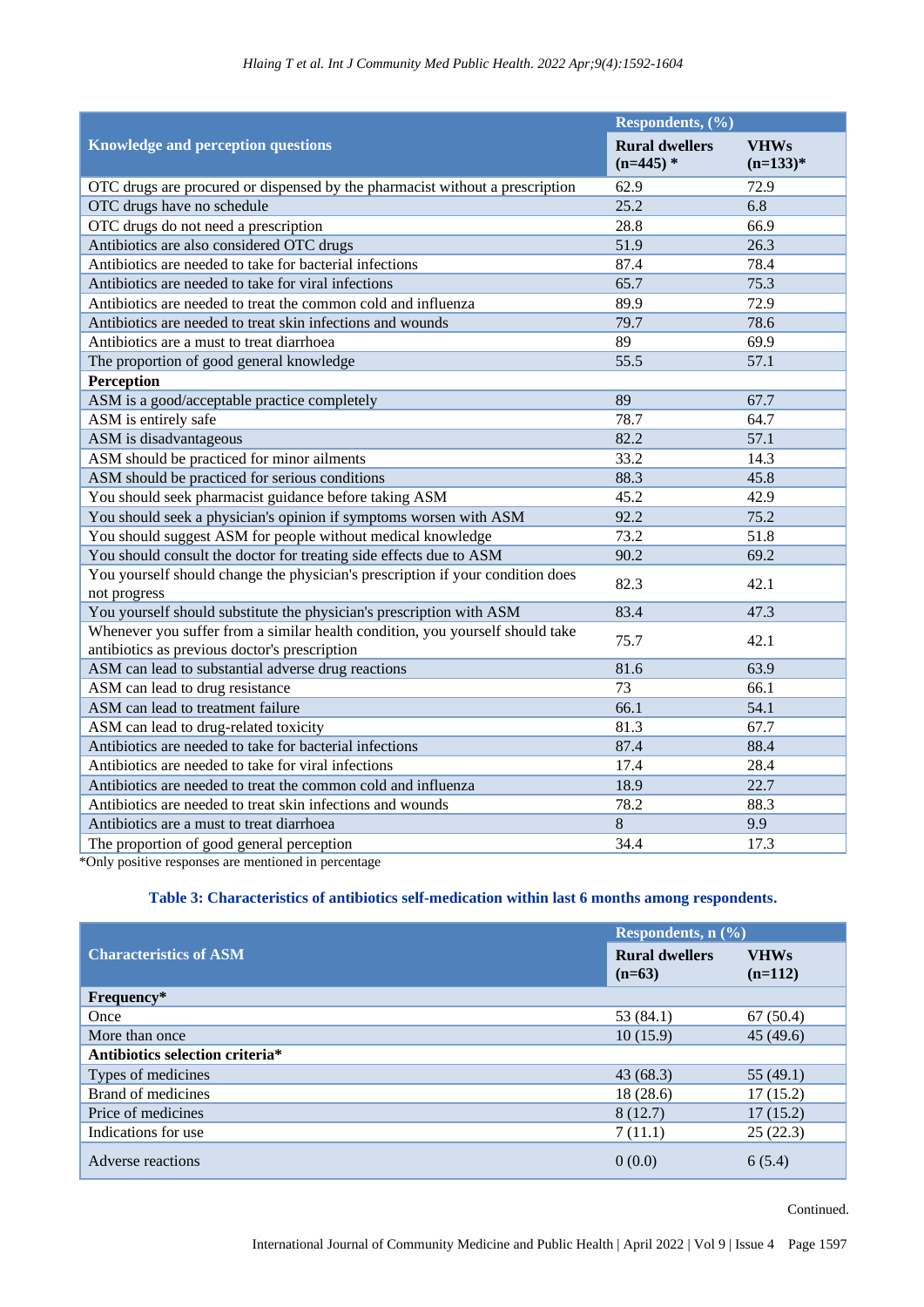|                                                  | Respondents, n (%)                |                          |
|--------------------------------------------------|-----------------------------------|--------------------------|
| <b>Characteristics of ASM</b>                    | <b>Rural dwellers</b><br>$(n=63)$ | <b>VHWs</b><br>$(n=112)$ |
| Source of antibiotics*                           |                                   |                          |
| Community pharmacies                             | 56 (88.9)                         | 88 (78.6)                |
| Traditional medicine practitioners               | 2(3.2)                            | 12(10.7)                 |
| Leftover from the previous prescription          | 0(0.0)                            | 2(1.9)                   |
| Online shopping/e-pharmacies                     | 1(1.6)                            | 3(2.7)                   |
| Knowing the dosage of antibiotics*               |                                   |                          |
| Checking the package insert                      | 6(9.5)                            | 12(10.7)                 |
| Consulting a doctor                              | 1(1.6)                            | 3(2.7)                   |
| Consulting a pharmacist                          | 18(28.6)                          | 6(5.4)                   |
| Consulting family members/friends                | 19(30.2)                          | 10(8.9)                  |
| Newspapers/magazines/books/T                     | 6(9.5)                            | 0(0.0)                   |
| Internet                                         | 5(7.9)                            | 7(6.3)                   |
| Previous experience                              | 19(30.2)                          | 71 (63.4)                |
| Guessing by myself                               | 5(7.9)                            | 10(8.9)                  |
| Reasons for changing antibiotics dosage*         |                                   |                          |
| Improving conditions                             | 33 (70.2)                         | 69(68.3)                 |
| Worsening conditions                             | 9(19.1)                           | 29 (19.8)                |
| To reduce adverse reactions                      | 7(14.9)                           | 7(6.9)                   |
| Drug insufficient for complete treatment         | 3(6.4)                            | 2(2.0)                   |
| Reasons for changing antibiotics types*          |                                   |                          |
| The former medicines did not work                | 18(51.4)                          | 56 (56.6)                |
| The former medicines ran out                     | 12(34.3)                          | 37(37.4)                 |
| The latter one was cheaper                       | 3(8.6)                            | 8(8.1)                   |
| To reduce adverse reactions                      | $\Omega$                          | 4(4.0)                   |
| Normally stop taking antibiotics*                |                                   |                          |
| After a few days regardless of the outcome       | 18(28.6)                          | 31(27.7)                 |
| After symptoms disappeared                       | 15(23.8)                          | 34(30.4)                 |
| A few days after the recovery                    | 16(25.4)                          | 23(20.5)                 |
| After medicines ran out                          | 15(23.8)                          | 10(8.9)                  |
| At the completion of the course                  | 5(7.9)                            | 22(19.6)                 |
| After consulting a doctor/pharmacist             | 0(0.0)                            | 3(2.7)                   |
| When adverse reactions occurred                  |                                   |                          |
| Consulted family members/friends                 | 0(0.0)                            | 1(0.9)                   |
| <b>Practiced self-medication antibiotics are</b> |                                   |                          |
| Injectable only                                  | 2(3.2)                            | 4(3.6)                   |
| Oral only                                        | 61(96.8)                          | 93 (83.0)                |
| <b>Both</b>                                      | 0(0.0)                            | 15(13.4)                 |

Multiple response questions\*

## **Table 4: Most frequent illnesses and frequently used antibiotics for self-medications.**

|                                          | Respondents, $n$ (%)              |                          |
|------------------------------------------|-----------------------------------|--------------------------|
| <b>Characteristics of ASM</b>            | <b>Rural dwellers</b><br>$(n=63)$ | <b>VHWs</b><br>$(n=112)$ |
| Most frequent illnesses*                 |                                   |                          |
| Cold, cough and fever (common cold, flu) | 7(11.1)                           | 34(30.4)                 |
| Sore throat                              | 18(28.6)                          | 28(25.0)                 |
| Respiratory symptoms (cough, dyspnea)    | 10(15.8)                          | 23(20.6)                 |
| Diarrhoea                                | 12(17.9)                          | 20(17.9)                 |
| Dysentery                                | 1(1.6)                            | 7(6.3)                   |
| Toothache                                | 1(1.6)                            | 5(4.5)                   |
| Skin infection or wound                  | 3(4.8)                            | 4(3.6)                   |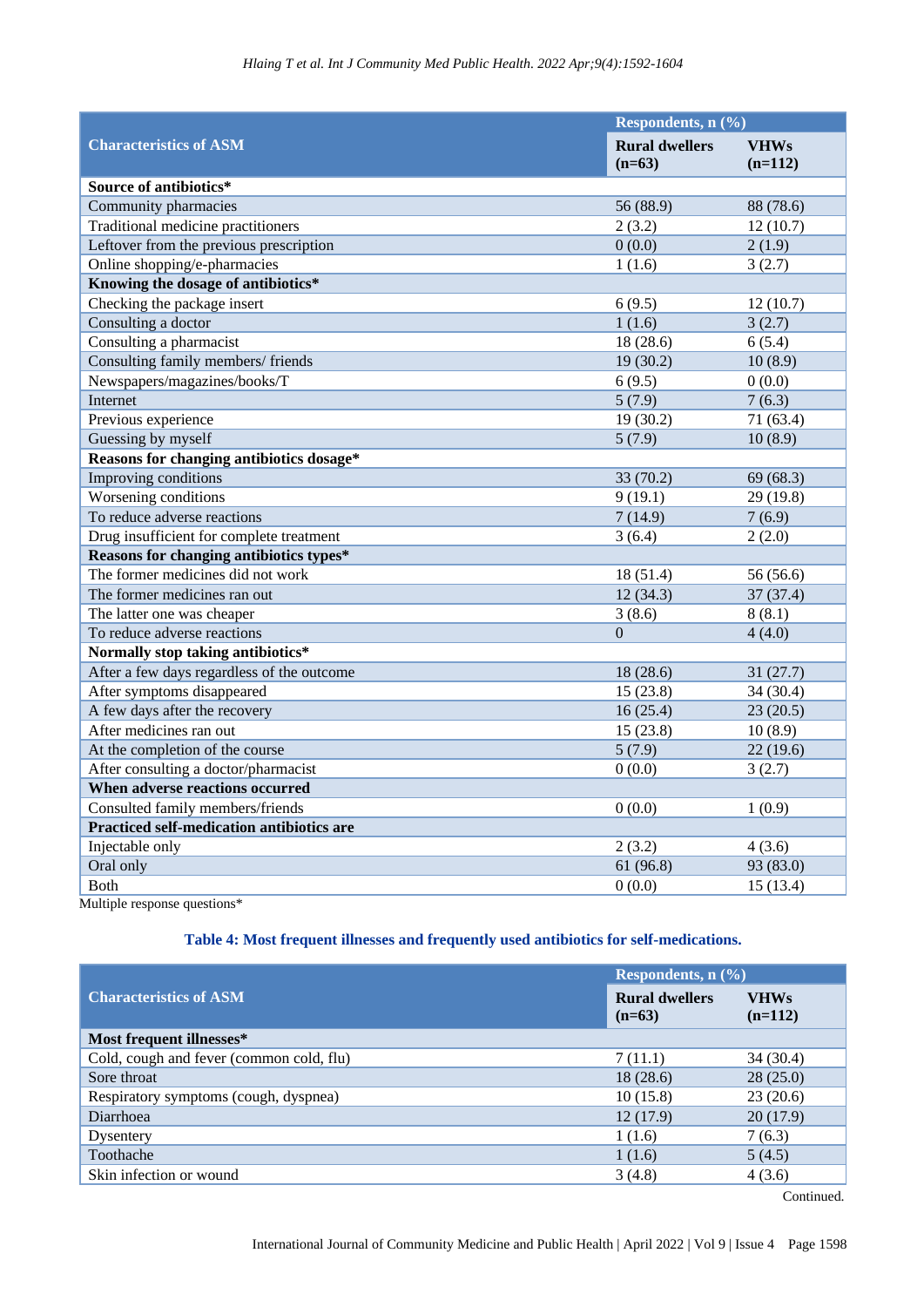|                                                                                                    | Respondents, n (%)                |                          |
|----------------------------------------------------------------------------------------------------|-----------------------------------|--------------------------|
| <b>Characteristics of ASM</b>                                                                      | <b>Rural dwellers</b><br>$(n=63)$ | <b>VHWs</b><br>$(n=112)$ |
| Urinary tract problems                                                                             | 0(0.0)                            | 4(3.6)                   |
| Acne                                                                                               | 1(1.6)                            | 3(2.7)                   |
| <b>Burning</b>                                                                                     | 1(1.6)                            | 1(0.9)                   |
| Enteric fever                                                                                      | 2(3.2)                            | 1(0.9)                   |
| Other GIT problems (abdominal pain, indigestion, constipation, nausea, vomiting,<br>and gastritis) | 3(4.8)                            | 0(0.0)                   |
| Eye and ear related symptoms                                                                       | 0(0.0)                            | 1(0.9)                   |
| Frequently used antibiotics*                                                                       |                                   |                          |
| Amoxicillin                                                                                        | 29(46.0)                          | 76 (67.9)                |
| Cefixime                                                                                           | 21(33.3)                          | 33(29.5)                 |
| Ampicillin                                                                                         | 14(22.2)                          | 10(8.9)                  |
| Penicillin-V                                                                                       | 4(6.3)                            | 12(10.7)                 |
| Tetracycline                                                                                       | 5(7.9)                            | 8(7.1)                   |
| $Ampicillin + cloxacillin$                                                                         | 2(3.2)                            | 7(6.3)                   |
| Erythromycin                                                                                       | 0(0.0)                            | 6(5.4)                   |
| Ciprofloxacin                                                                                      | 0(0.0)                            | 6(5.4)                   |
| Chloramphenicol                                                                                    | 1(1.6)                            | 6(5.4)                   |
| Amoxicillin and clavulanic                                                                         | 0(0.0)                            | 3(2.7)                   |
| Cotrimoxazole                                                                                      | 1(1.6)                            | 2(1.8)                   |
| Ofloxacin                                                                                          | 0(0.0)                            | 1(0.9)                   |
| Azithromycin                                                                                       | 0(0.0)                            | 1(0.9)                   |
| Rifampicin                                                                                         | 0(0.0)                            | 1(0.9)                   |
| Cephalexin                                                                                         | 1(1.6)                            | 0(0.0)                   |
| Kanamycin (injection)                                                                              | 0(0.0)                            | 4(3.6)                   |
| <b>Others</b>                                                                                      | 18(28.6)                          | 36(32.1)                 |
| Multiple response questions*                                                                       |                                   |                          |

## **Table 5. Reasons and antibiotics kept at home for antibiotics self-medications.**

|                                                                        | Respondents, $n$ (%)              |                          |
|------------------------------------------------------------------------|-----------------------------------|--------------------------|
| <b>Characteristics of ASM</b>                                          | <b>Rural dwellers</b><br>$(n=63)$ | <b>VHWs</b><br>$(n=112)$ |
| <b>Reasons for antibiotic self-medication*</b>                         |                                   |                          |
| Pre-experience                                                         | 38(60.3)                          | 55 (49.1)                |
| Convenience                                                            | 34(54.0)                          | 73(65.2)                 |
| Cost reduction                                                         | 20(31.7)                          | 28(25.0)                 |
| Knowledge of the diseases                                              | 6(9.5)                            | 5(4.5)                   |
| Advice from friends                                                    | 4(6.3)                            | 5(4.5)                   |
| Old prescription                                                       | 3(4.8)                            | 4(3.6)                   |
| Knowledge of the medicines                                             | 5(7.9)                            | 1(0.9)                   |
| Unknown the consequences of self-medication                            | 3(4.8)                            | 4(3.6)                   |
| Advertisement                                                          | 4(6.3)                            | 0(0.0)                   |
| Internet                                                               | 2(3.2)                            | 2(1.8)                   |
| Lack of trust in prescribing doctor                                    | 0(0.0)                            | 1(0.9)                   |
| No time to seek medical care of physicians                             | 0(0.0)                            | 2(1.8)                   |
| Lack of near health facilities                                         | 2(3.2)                            | 1(0.9)                   |
| Too much distance to go to physician clinic                            | 0(0.0)                            | 1(0.9)                   |
| Recommended by pharmacists                                             | 1(1.6)                            | 0(0.0)                   |
| Considering the symptoms as minor or not necessary to consult a doctor | 1(1.6)                            | 0(0.0)                   |
| Avoiding crowd and waiting time at OPD                                 | 0(0.0)                            | 2(1.8)                   |
| Others                                                                 | 0(0.0)                            | 1(0.9)                   |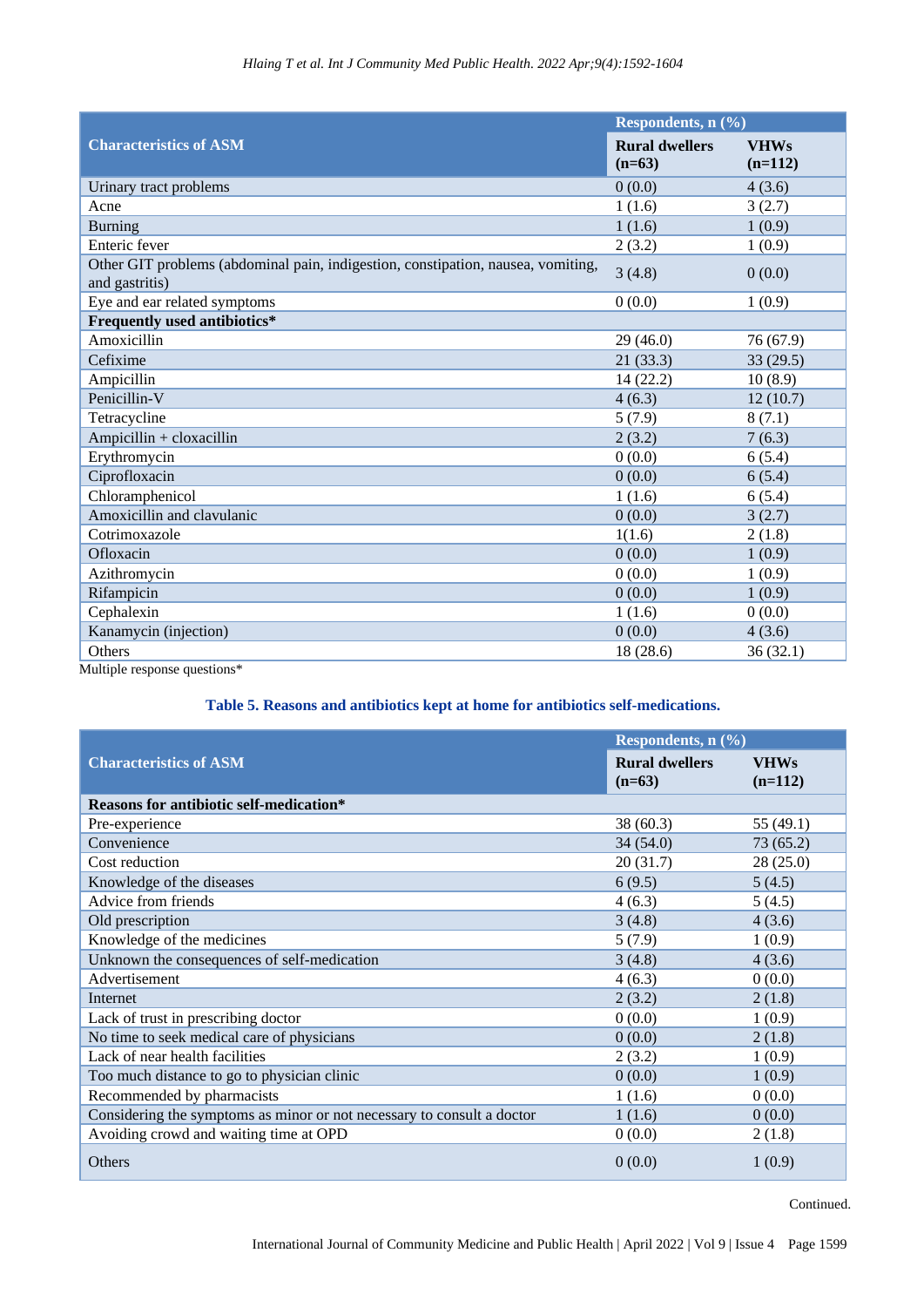|                               | Respondents, $n$ $(\%)$           |                          |  |
|-------------------------------|-----------------------------------|--------------------------|--|
| <b>Characteristics of ASM</b> | <b>Rural dwellers</b><br>$(n=63)$ | <b>VHWs</b><br>$(n=112)$ |  |
| Antibiotics kept at home*     |                                   |                          |  |
| Amoxicillin                   | 25(100.0)                         | 66 (91.7)                |  |
| Cefixime                      | 18(75.0)                          | 33 (45.8)                |  |
| Penicillin-V                  | 1(4.2)                            | 7(9.7)                   |  |
| Ampicillin                    | 1(4.2)                            | 4(5.6)                   |  |
| Ampicillin + cloxacillin      | 0(0.0)                            | 6(8.3)                   |  |
| Chloramphenicol               | 0(0.0)                            | 4(5.6)                   |  |
| Erythromycin                  | 0(0.0)                            | 3(4.2)                   |  |
| Cephalexin                    | 0(0.0)                            | 2(2.8)                   |  |
| Ciprofloxacin                 | 0(0.0)                            | 2(2.8)                   |  |
| Cloxacillin                   | 0(0.0)                            | 1(1.4)                   |  |
| Cotrimoxazole                 | 0(0.0)                            | 1(1.4)                   |  |
| Kenamycin (injection)         | 0(0.0)                            | 4(5.6)                   |  |
| Azithromycin                  | 1(4.2)                            | 0(0.0)                   |  |
| Tetracycyline                 | 0(0.0)                            | 1(1.4)                   |  |
| Others                        | 0(0.0)                            | 5(6.9)                   |  |

Multiple response questions\*

## **Table 6: Multiple logistic regression analysis to identify the determinants of antibiotics self-medication among participants in the study area.**

|                                     | <b>Rural dwellers (n=445)</b>          |                                           | $VHW$ (n=133)                          |                                           |
|-------------------------------------|----------------------------------------|-------------------------------------------|----------------------------------------|-------------------------------------------|
| <b>Influencing factors</b>          | <b>Crude OR</b><br>$(95\% \text{ CI})$ | <b>Adjusted OR</b><br>$(95\% \text{ CI})$ | <b>Crude OR</b><br>$(95\% \text{ CI})$ | <b>Adjusted OR</b><br>$(95\% \text{ CI})$ |
| Age group (in years)                |                                        |                                           |                                        |                                           |
| 37 and younger                      | 0.8(0.5, 1.4)                          |                                           | $1.2(1.1, 1.4)$ *                      |                                           |
| 38 and above                        |                                        |                                           |                                        |                                           |
| Gender                              |                                        |                                           |                                        |                                           |
| Male                                | $0.6(0.3, 0.9)*$                       |                                           | $1.8(0.5, 6.6)*$                       |                                           |
| Female                              | $\mathbf{1}$                           |                                           | $\mathbf{1}$                           |                                           |
| <b>Marital</b> status               |                                        |                                           |                                        |                                           |
| Single                              | 0.8(0.4, 1.3)                          |                                           | 1.4(0.4, 4.4)                          |                                           |
| Married and others                  |                                        |                                           | 1                                      |                                           |
| <b>Education</b>                    |                                        |                                           |                                        |                                           |
| Below high school                   | 1.5(0.7, 3.4)                          |                                           | 0.3(0.04, 2.6)                         |                                           |
| High school and above               | $\mathbf{1}$                           |                                           | $\mathbf{1}$                           |                                           |
| <b>Family members</b>               |                                        |                                           |                                        |                                           |
| $<$ 5                               | 1.5(0.8, 2.8)                          |                                           | 1.2(0.4, 3.4)                          |                                           |
| $\overline{\geq 5}$                 | $\overline{1}$                         |                                           | $\mathbf{1}$                           |                                           |
| <b>Family income (MMK)</b>          |                                        |                                           |                                        |                                           |
| $<$ 21,000                          | 1.1(0.6, 1.9)                          |                                           | 2.0(0.6, 6.3)                          |                                           |
| $\geq$ 21,000                       |                                        |                                           | 1                                      |                                           |
| Distance from health center (miles) |                                        |                                           |                                        |                                           |
| $\leq 5$                            | $13.4 (1.8, 98.5)$ **                  |                                           | 2.3(0.9, 5.9)                          | $4.0(1.1, 14.4)$ *                        |
| >5                                  |                                        |                                           |                                        |                                           |
| Keeping antibiotics at home         |                                        |                                           |                                        |                                           |
| Yes                                 | $36(4.7, 278)$ ***                     | $64(14, 292)$ ***                         | $117(27, 513)$ ***                     | 45 (5.1, 395) **                          |
| No.                                 | $\overline{1}$                         |                                           | $1 - 1$                                | $\mathbf{1}$                              |
| Knowledge                           |                                        |                                           |                                        |                                           |
| Good                                | 0.5(0.2, 1.3)                          | $0.5(0.2, 0.99)$ *                        | $0.2(0.1, 0.4)$ ***                    | $0.2(0.05, 0.8)$ *                        |
| Poor                                | $\mathbf{1}$                           |                                           |                                        |                                           |
| <b>Perception</b>                   |                                        |                                           |                                        |                                           |
| Good                                | (0.6, 38.4)                            | $0.2(0.05, 0.7)$ *                        | $0.1$ $(0.02, 0.3)$ ***                |                                           |
| Poor                                |                                        | $\mathbf{1}$                              | $\mathbf{1}$                           |                                           |

(Nagelkerke R2=0.484, Hosmer and Lemeshow p value=0 .223) for VHWs; (Nagelkerke R2=0.414, Hosmer and Lemeshow p value=0.539) for rural dwellers; \*\*\*p<0.001, \*\*p<0.01, \*p<0.05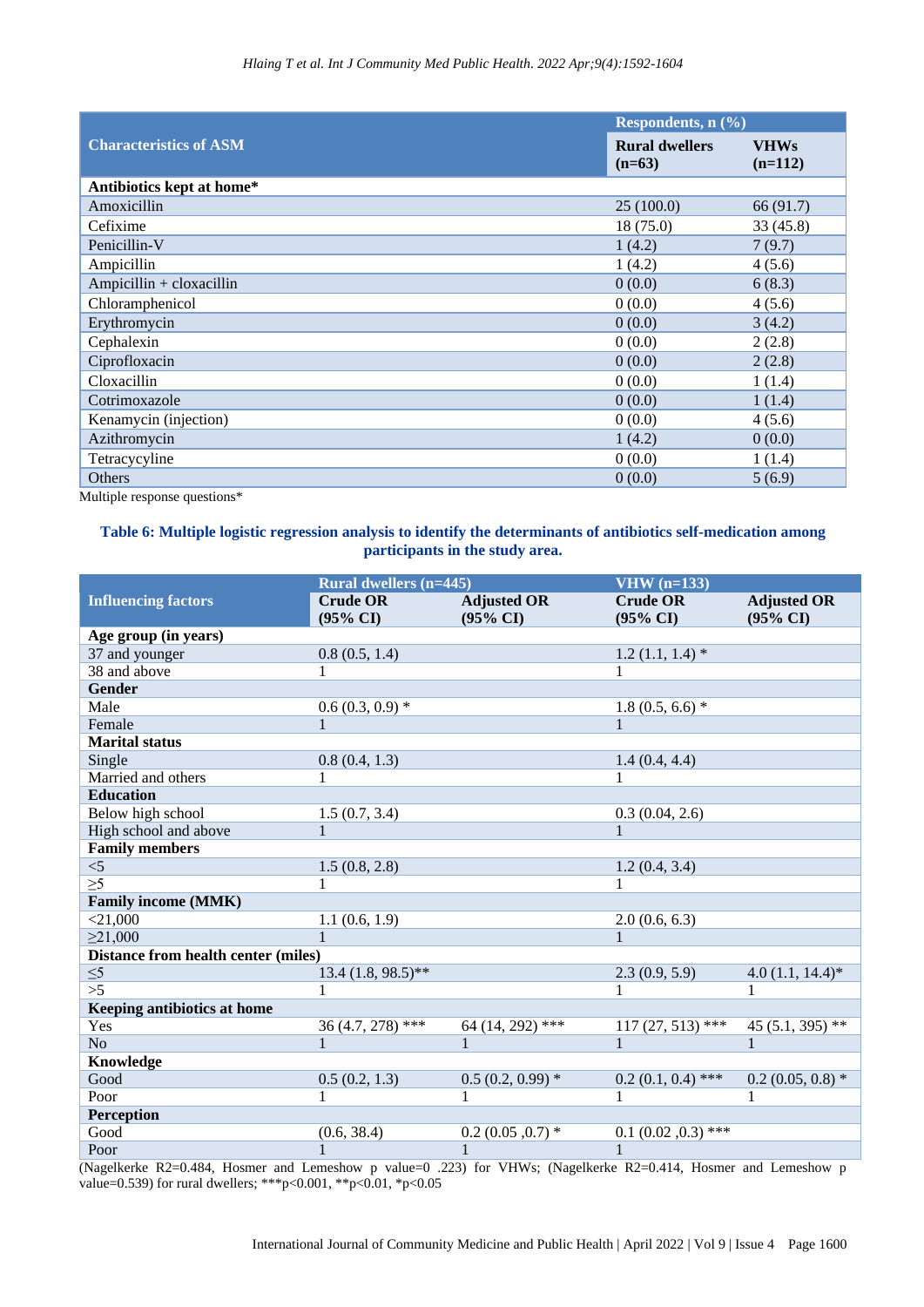#### **DISCUSSION**

To address the antimicrobial resistance crisis in Myanmar, it is necessary to speed up the surveillance of antibiotic use among different settings, awareness promotion of antibiotic resistance, and do research that determines the occurrence of antimicrobial-resistant species and antibiotic consumption rates. In Myanmar, the VHWs have been trained and recruited since the 1980s to link the communities to the local health department to the health system by providing primary healthcare services. The recruitment of the VHWs is an effective economical way in delivering basic maternal and child healthcare services, preventive and partial curative services for communicable diseases, promoting services for health literacy, environmental and occupational health, and immunization activities. <sup>22</sup> However, many VHWs try to practice extra curative healthcare activities apart from their primary duties because of the community demands and they come to treat their families, communities, and themselves with a wide range of antibiotics.<sup>23</sup> In this regard, this study is conducted to estimate ASM prevalence among VHWs, the types of antibiotics they self-medicated, and the identification of the related factors. Also, a Sweden study concluded that the general public was more likely to selftreat than healthcare professionals because they were less compressive about negative consequences following selftreatment. <sup>25</sup> Moreover, a previous Myanmar study by Khin-Soe-Lin et al pointed out that the less knowledge about the dangers of ASM, the more someone self-treat with antibiotics.<sup>24</sup> Regarding their conclusions, this study wanted to point out challenges or opportunities to draft antibiotics self-prescribed among rural communities as well as to oversee the associated factors.

## *Prevalence of antibiotic self-medication amongst rural dwellers*

To oversee the ASM prevalence and its related factors among rural dwellers, all targeted and eligible rural dwellers (445, 100%) participated in this study. This high completion rate was because of the interest of the participants, the explanatory skills of the researchers about the importance of the study objectives, and appropriate data collection time, however not influenced by high incentive pay and personal relationships.

With regards to ASM among rural dwellers, this investigation showed a prevalence of 14.2%. Here, any comparable study was not available in Myanmar. Previously in Myanmar, an old study showed that nearly 98% of rural health-decision makers had a history of selfmedication and another cross-sectional study reported the self-medication prevalence of 89.2% among the labour force $27$ , but the prevalence did not concern the prevalence of ASM and they did not mention which antibiotics were taken for self-treatment.<sup>26,27</sup> The prevalence of ASM resulting from this study is comparable to 15.1%, 15.2%, and 16.7% reported among rural communities in Malaysia, Spain, and India respectively.28-30 This study proved that

the rural dwellers in Myanmar were less likely to self-treat themselves with antibiotics than the rural population from the rural settings of other countries: Sindh of Pakistan (81.3%), Taif city of Saudi Arabia (80.6%), Niger state of Nigeria (82.2%), but more likely to practice ASM than rural dwellers of Yogyakarta City from Indonesia (7.3%), and Szeged district from Hungary (7.8%). 31-35

#### *Prevalence of antibiotic self-medication amongst VHWs*

To estimate the prevalence of ASM amongst VHWs, this study obtained valid responses from 133 out of the total registered VHWs in the study area. The return rate of this study was 98.7%. This acceptable participation rate was achieved because the township public health department from the study area yearly updates the list of the functioning or non-functioning VHWs. Besides, all supervisors from the study area helped the researchers' contact the VHWs and the VHWs themselves were active to participate in the study.

This finding demonstrated that the ASM prevalence in the VHWs was 84.2%, which is considered high. No comparable study has been found in Myanmar as well as other countries, investigating ASM practices and related factors amongst VHWs. It is not possible to discuss this prevalence is high or low among similar settings. However, a study by Sihavong et al mentioned that 3% of the village health workers self-medicated themselves on sexually transmitted infections.<sup>36</sup> When comparing this prevalence, our ASM prevalence among VHWs was much higher and this incomparable difference may be due to the differences in the outcome focus of the studies.

#### *Antibiotics used for self-medication amongst rural dwellers*

This study listed more than 10 types of antibiotics the rural dwellers self-treated and showed that amoxicillin followed by cefixime, ampicillin, tetracycline and penicillin-V were the 5 most common antibiotics. Here, amoxicillin and cefixime were also mentioned and these antibiotics were less efficacious in killing some bacteria in Myanmar. Similar antibiotics that the rural dwellers used for their self-medication were also revealed from the studies of India, Greece, Pakistan, and Nigeria.31,33,37,38 However, the most commonly used antibiotics are different and amoxicillin followed by metronidazole, tetracycline and ciprofloxacin in an Indian study, amoxicillin followed by amoxicillin/clavulanic acid, cefaclor and cefuroxime in a Greece study, amoxicillin/clavulanic acid followed by ciprofloxacin, metronidazole and doxycycline in a Pakistan study, and ampicillin/cloxacillin followed by ampicillin, co-trimoxazole, metronidazole, tetracycline and amoxicillin in a Nigerian study. 31,33,37,38

#### *Antibiotics used for self-medication amongst VHWs*

This study reported that there were 21 types of antibiotics used for self-medication among VHWs. Of which,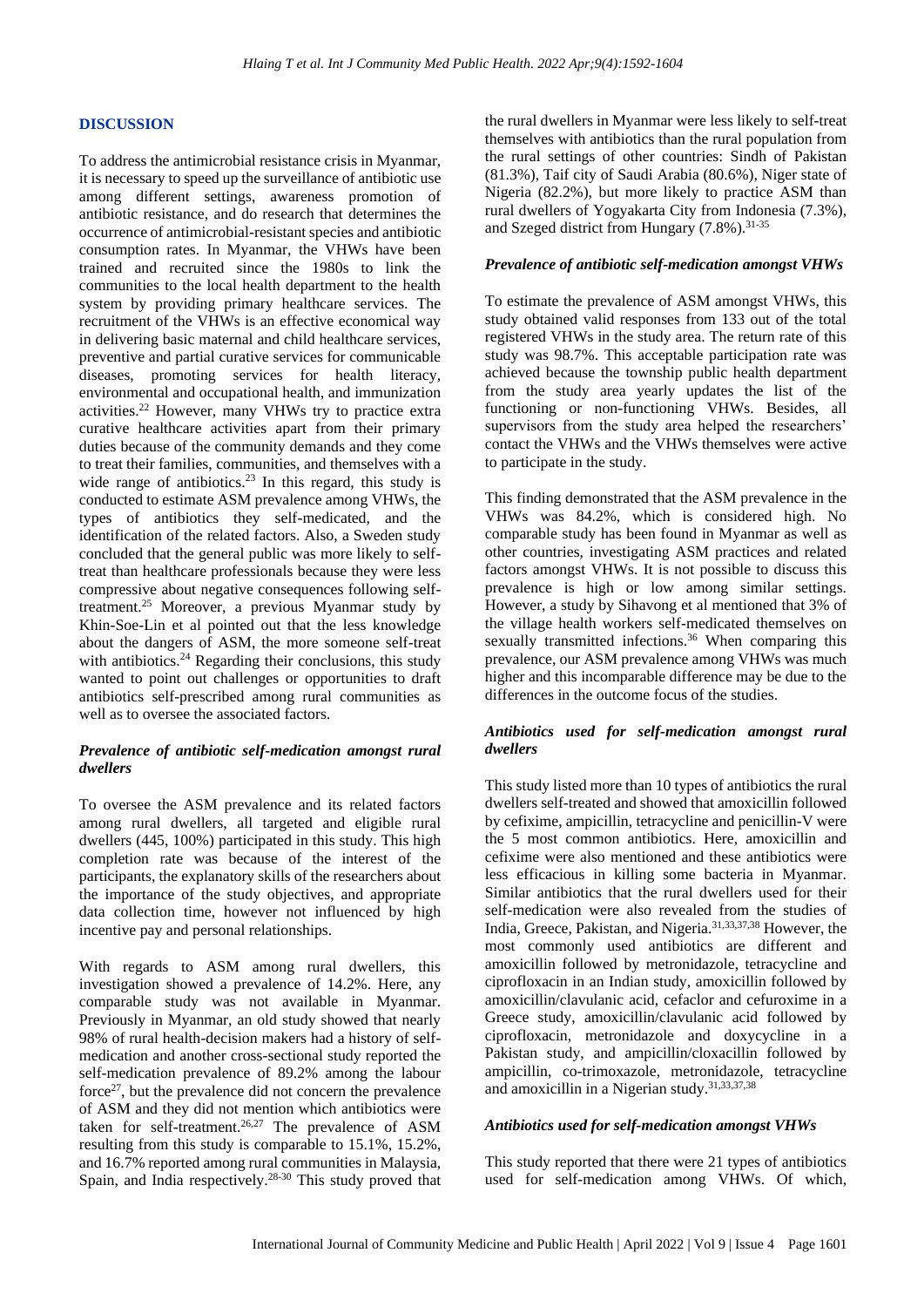amoxicillin, cefixime, penicillin-V, ampicillin, and cloxacillin were mentioned to be the most self-treated antibiotics. Many antibiotics the VHWs self-treated were included in the drug group resistant to *Escherichia coli* and *Klebsiella* species in Myanmar. <sup>19</sup> According to the duration of recruitment of the VHWs in the Myanmar health system, the high prevalence of ASM among them, and the antibiotic types they self-treated, the ASM practice of the VHWs may be one possible cause of the emergence of the drug resistance to *Escherichia coli* and *Klebsiella*  species. However, a recent Myanmar study reported that these similar antibiotics were frequently taken for selfprescription among basic health staff without consulting a medical doctor. <sup>24</sup> Because of the similarity of the most frequently self-medicated antibiotics resulting from these two Myanmar studies and the antibiotics resistant to some bacteria in Myanmar, we also consider the more the antibiotics are used for self-medication, the more the antibiotics become resistant.

## *Illnesses and reasons for antibiotic self-medication amongst rural dwellers*

This study exhibited that, among rural dwellers, pain in the throat and teeth, loose motion, mucus/blood in the diarrhoea, cold, cough, high body temperature, acute respiratory tract symptoms, and abscess were the most frequent manifestations for their ASM. These indications are comparable to those of India, Kuwait, Greece, Pakistan, Nigeria and Indonesia.<sup>31,33,34,37-39</sup> Here, like among VHWs, inappropriate antibiotic use is noted. Of 13 indications this study identified, common cold, influenza, toothache, abdominal pain, nausea, vomiting, and indigestion should not be initially treated with antibiotics. <sup>40</sup> This study revealed that the easy and legally availability of antibiotics over the counters, subsequent use of physicians' old prescriptions, and challenges of consultant fees contributed to their ASM. These contributions are similarly reported in the studies from India, Pakistan, Nigeria and Indonesia.31,33,34,38 This finding indicates that, in Myanmar, national drug law still allows the communities and pharmacists to purchase or sell physician only-prescription medicines without showing a prescribed letter of a medical doctor, and there is no standard operating procedure for general practitioners regarding consultant fees, accountabilities and responsibilities.

## *Illnesses and reasons for antibiotic self-medication amongst VHWs*

This study stated that the VHWs frequently used antibiotics for the common cold, influenza, sore throat, liquid stools, and cough. This practice shows a form of irrational antibiotic use because antibiotics are not necessary for the treatment of common cold, influenza and cough, and using antibiotics for these ailments would not help the patients and can harm due to their side-effects. Irrational antibiotic prescribing and use are highly associated with many serious health problems and the

emergence of antibiotic-resistant infections. <sup>40</sup> Among VHWs we studied, their practices of ASM were based on 15 reasons, but the easy availability of antibiotics, preexperience and monetary reasons were the main causes. These reasons might be related to weak enforcement of drug laws and regulations, lack of supervision and audit on the activities of the VHWs and high consultation fees of the medical doctors and physicians.

## *Knowledge and perception towards antibiotic selfmedication amongst rural dwellers*

Overall, of the total rural dwellers we studied, about half had a low knowledge level and about two-thirds have a poor perception towards meanings, acceptance, dangers, consequences of ASM and antibiotic resistance. This situation is mirrored by the results of the studies conducted in India, Kuwait, Greece, Pakistan, Nigeria and Indonesia. 31,33,37-39 Importantly, although many studies including this study tended to explore the knowledge of the rural population about the relationship between unnecessary use of antibiotics and antibiotic resistance, the rural dwellers could not provide acceptable or reasonable answers and misunderstood many concepts of ASM and antibiotic resistance.31,33,38,39 This study found that most of the antibiotics they self-medicated were taken for the common cold or influenza. This finding indicates that, whenever the rural dwellers were unwell, they tried to take antibiotics without considering the indications of antibiotics, but their education levels were not enough to identify their illnesses caused by bacteria or viruses. According to the statistical evidence, knowledge and perception levels of the rural dwellers are the important determinants of ASM. Also, for combatting antibiotic resistance through national action plan, the working groups importantly need to understand and promote the knowledge gaps of the community because the community awareness of antibiotic resistance and unnecessary antibiotic use is the basis for the success of this action plan. 20

## *Knowledge and perception towards antibiotic selfmedication amongst VHWs*

Of the total VHWs we studied, about half had insufficient knowledge about the dangers, side-effects and consequences of ASM and antibiotic resistance, and a very large percentage (more than four-fifths) had poor perception towards ASM.

This result shows that, regarding antibiotic resistance, the national strategy could not focus on knowledge development of all medical concerns and also indicates the requirement of a national information campaign for applying diverse media focus. In this study, unnecessary antibiotic use was statistically associated with low knowledge levels, keeping antibiotics at their homes, and long-distance from health center among VHWs. Accordingly, this condition can cause the antibiotics less effectiveness and more resistance.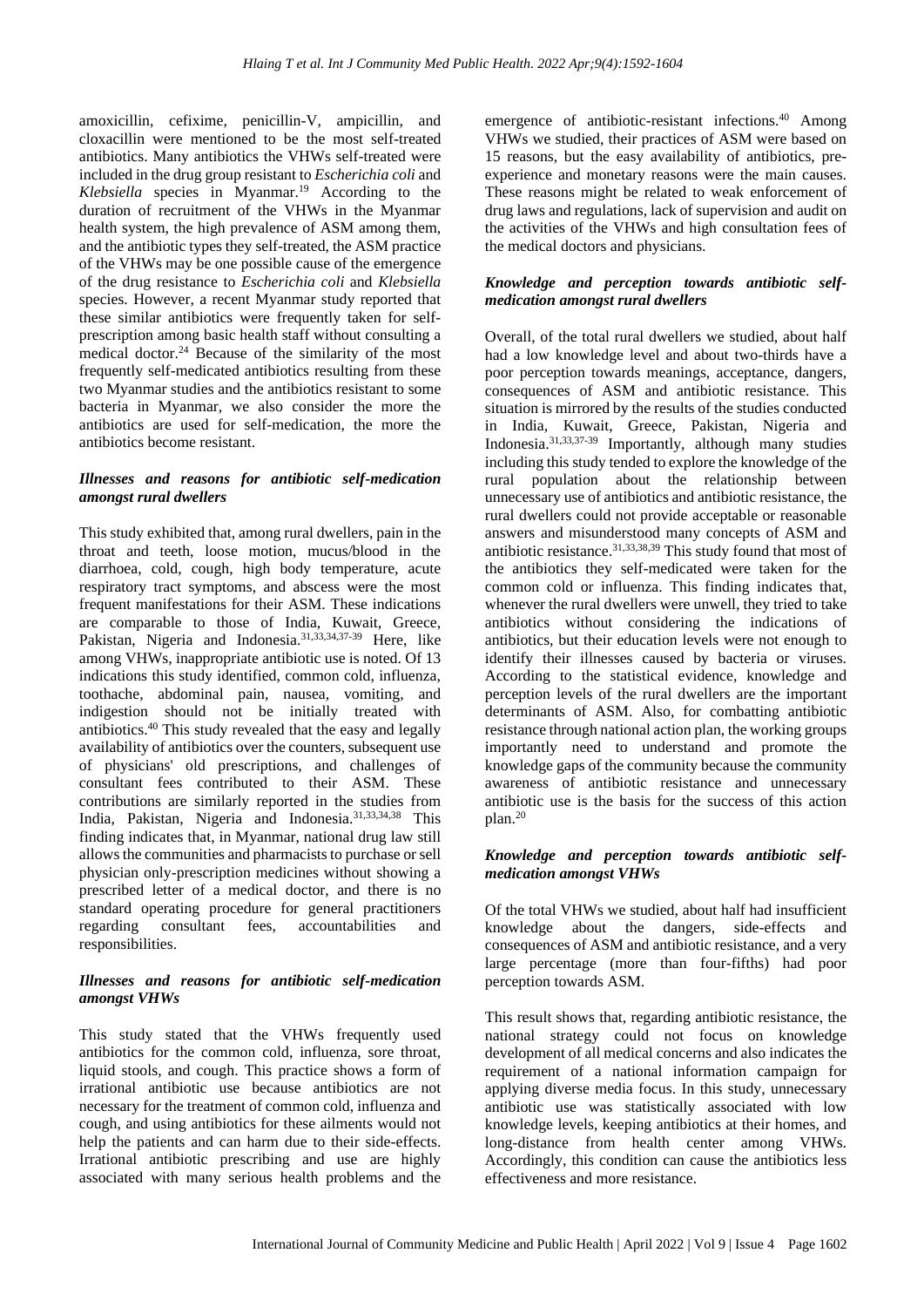#### **CONCLUSION**

ASM practices and unnecessary antibiotic use were found in both settings, but high proportions were more remarkable among VHWs. This study concluded that, in both settings, ASM practices were employed due to three main causes such as poor knowledge, easy availability of antibiotics and monetary reasons. To promote the awareness of the general community especially VHWs on the consequences of irrational use of antibiotics, the cooperation of the Myanmar health literacy promotion unit and technical working groups is important and they should initiate a wide range of education and information programmes through individual counselling of healthcare professionals, popular media channels, mass group education of basic healthcare professionals and distributions of information, education, communication (IEC) materials. To mitigate the easy availability of nonprescribed antibiotics, the national drug laws should be enforced and the Myanmar technical working groups should be responsible for educating community drug retail outlets on prescription-only antibiotics and taking actions on unregulated findings during inspection of community pharmacies. To outweigh the financial burden regarding consultation of a physician, the government sector should be responsible for providing easy access to public health infrastructure facilities and the Ministry of Health should be responsible for developing the standard operating procedures regarding acceptable and economical medical services of general practitioners and private clinics.

### **ACKNOWLEDGEMENTS**

The authors are grateful to implementation research (IR) granters from the department of medical research for funding this research, directors, and assistant directors from the departments of public health of Bago region and Nattalin Township and basic health service professionals from study areas for providing in-kind support and all respondents for their active participation.

*Funding: The study was funded by MOHS Research Grant (2019-2020)*

*Conflict of interest: None declared*

*Ethical approval: The study was approved by the Institutional Ethics Committee*

### **REFERENCES**

- 1. World Health Organization (WHO). Antibiotics Resistance. 2018. Available at: https://www. who.int/news-room/fact-sheets/detail/antibioticresistance. Accessed on 14 December 2019.
- 2. SCENIHR (Scientific Committee on Emerging and Newly Identified Health Risks). Assessment of the Antibiotic Resistance Effects of Biocides. 2009. Available at: https://ec.europa.eu/health/ph\_risk/ committees/04\_scenihr/docs/scenihr\_o\_021.pdf. Accessed on 21 December 2019.
- 3. Emeka PM, Al-Omar M, Khan TM. Public attitude and justification to purchase antibiotics in the Eastern region Al Ahsa of Saudi Arabia. Saud Pharm J. 2014;22:550-4.
- 4. Alhomoud F, Aljamea Z, Almahasnah R, Alkhalifah K, Basalelah L, Alhomoud FK. Self-medication and self-prescription with antibiotics in the Middle East—Do they really happen? A systematic review of the prevalence, possible reasons, and outcomes. Int J Infect Dis. 2017;57:3-12.
- 5. Kardas P, Pechere JC, Hughes DA, Cornaglia G. A global survey of antibiotic leftovers in the outpatient setting'. Int J Antimicrob Agents. 2007;30:530-6.
- 6. Grigoryan L, Haaijer-Ruskamp EM, Burgerhof JGM, Mechtler R, Deschepper R, Tambic-Andrasevic A. Self-medication with antimicrobial drugs in Europe. Emerg Infect Dis. 2006;12:452-9.
- 7. Togoobaatar G., Ikeda N, Ali M, Sonomjamts M, Dashdemberel S, Mori R, et al. Survey of nonprescribed use of antibiotics for children in an urban community in Mongolia. Bull. World Health Organiz. 2010;88:930-6.
- 8. Zoorob R, Grigoryan L, Nash S, Trautner BW. Nonprescription Antimicrobial Use in a Primary Care Population in the United States'. Antimicrob Agents Chemotherap. 2016;60:5527-32.
- 9. Isturiz RE, Carbon C. Antibiotics use in developing countries, Infect Control Hospital Epidemiol. 2000;21:394-7.
- 10. Nepal G, Bhatta S. Self-medication with antibiotics in WHO Southeast Asian Region: a systematic review'. Cureus J Med Sci. 2018;10(4):e2428.
- 11. Tshokey T, Adhikari D, Tshering T, Wangmo S, Wangdi K. Assessing the knowledge, attitudes, and practices on antibiotics among the general public attending the outpatient pharmacy units of hospitals in Bhutan: a cross-sectional survey. Asia Pacif J Public Health. 2017;29:580-8.
- 12. Biswas M, Roy MN, Manik MIN, Hossain MS, Tapu SMTA, Moniruzzaman M, et al. Self-medicated antibiotics in Bangladesh: a cross-sectional health survey conducted in the Rajshahi City. BMC Public Health. 2014;14:847.
- 13. Ganesan N, Subramanian S, Jaikumar, Rawat H, Kumar S. Self-medication and indiscriminate use of antibiotics without prescription in Chennai, India: a major public health problem. J Club Pharm Sci. 2014;1:131-41.
- 14. Kurniawan K, Posangi J, Rampengan N. Association between public knowledge regarding antibiotics and self-medication with antibiotics in Teling Atas Community Health Center, East Indonesia. Med J Indonesia. 2017;26:62-9.
- 15. Kim SS, Moon S, Kim EJ. Public knowledge and attitudes regarding antibiotic use in South Korea. J Korean Acad Nurs. 2011;41:742-9.
- 16. Sirijoti K, Hongsranagon P, Havanond P, Pannoi W. Assessment of knowledge attitudes and practices regarding antibiotic use in Trang province, Thailand. J Health Res. 2014;28:299-307.